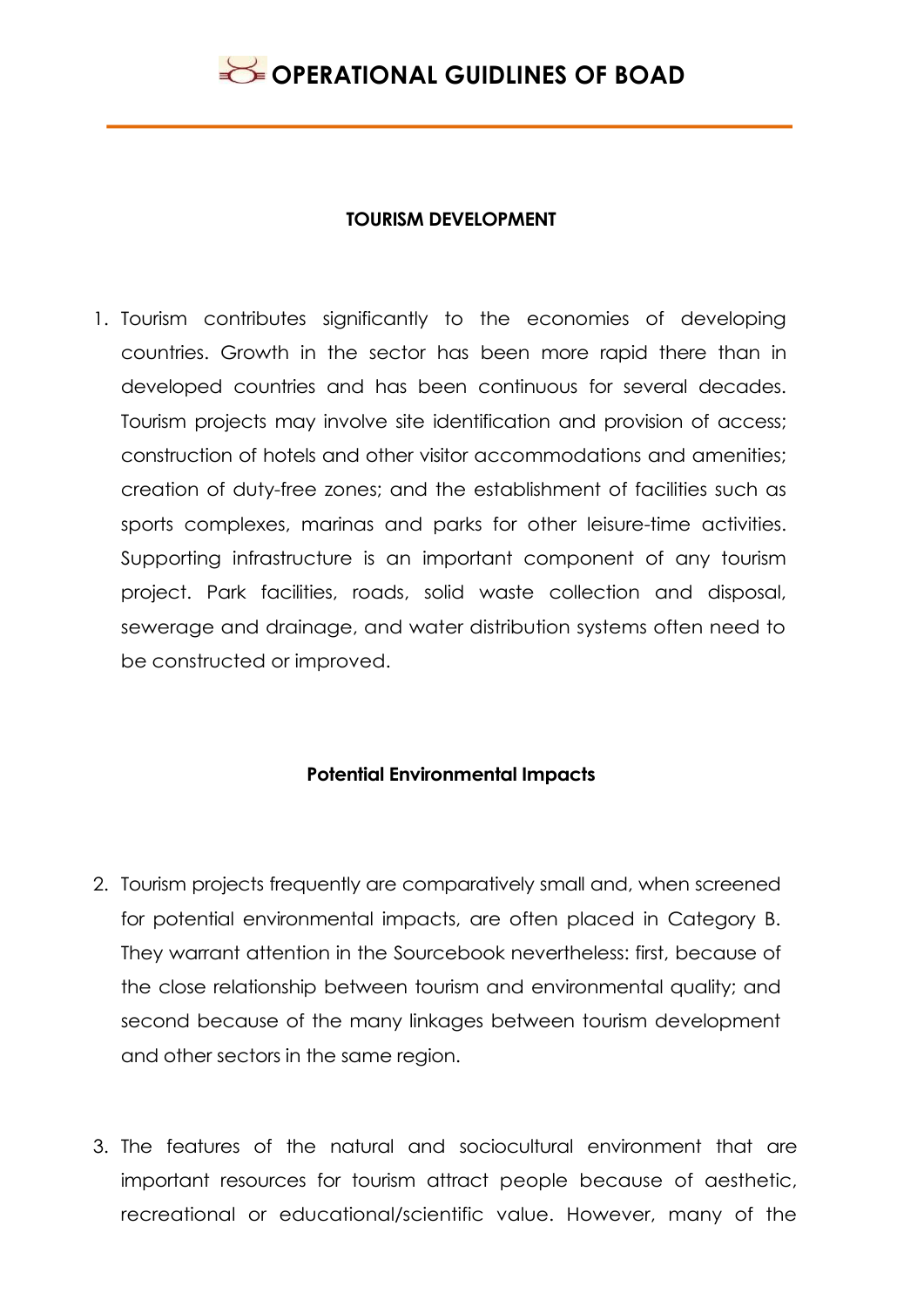same features are particularly sensitive to disturbance by human activities. Negative impacts resulting from inadequately planned and uncontrolled tourism development can easily damage the very environments on which the success of the project depended (see Table at the end of this document for examples). This in turn may severely reduce project benefits. In other words, without careful attention to the balance between the volume and type of tourist activity and the sensitivities and carrying capacities of the resources being developed, tourism projects can be not only environmentally harmful but also economically self-defeating. For example, an increasing number of hotels sited to attract tourists to a coral reef fail after a few years, because hotel effluents discharged offshore rapidly impair -or kill -the reef.:

- 4. Tourists increase demands on local infrastructure -transportation, water supply, wastewater collection and treatment, solid waste disposal, and health care facilities -and on the variety of public services that are usually the responsibility of local government. Often the demands have significant seasonal peaks. Without coordination and planning, service demands may exceed capacity, with adverse results for residents as well as tourists.
- 5. Indirect linkages between tourism and local cultures, businesses, resident populations and workforces are potential problems. Failure to recognize them can diminish project benefits as well as inflict adverse socioeconomic impacts on the local population. For example, commercialization of traditional artisan industries can lead to loss of authenticity with negative results for the artisans and possibly for the buyers as well.
- 6. The magnitude and scale of impacts depend on the size and type of tourism development proposed, relative to the fragility of its proposed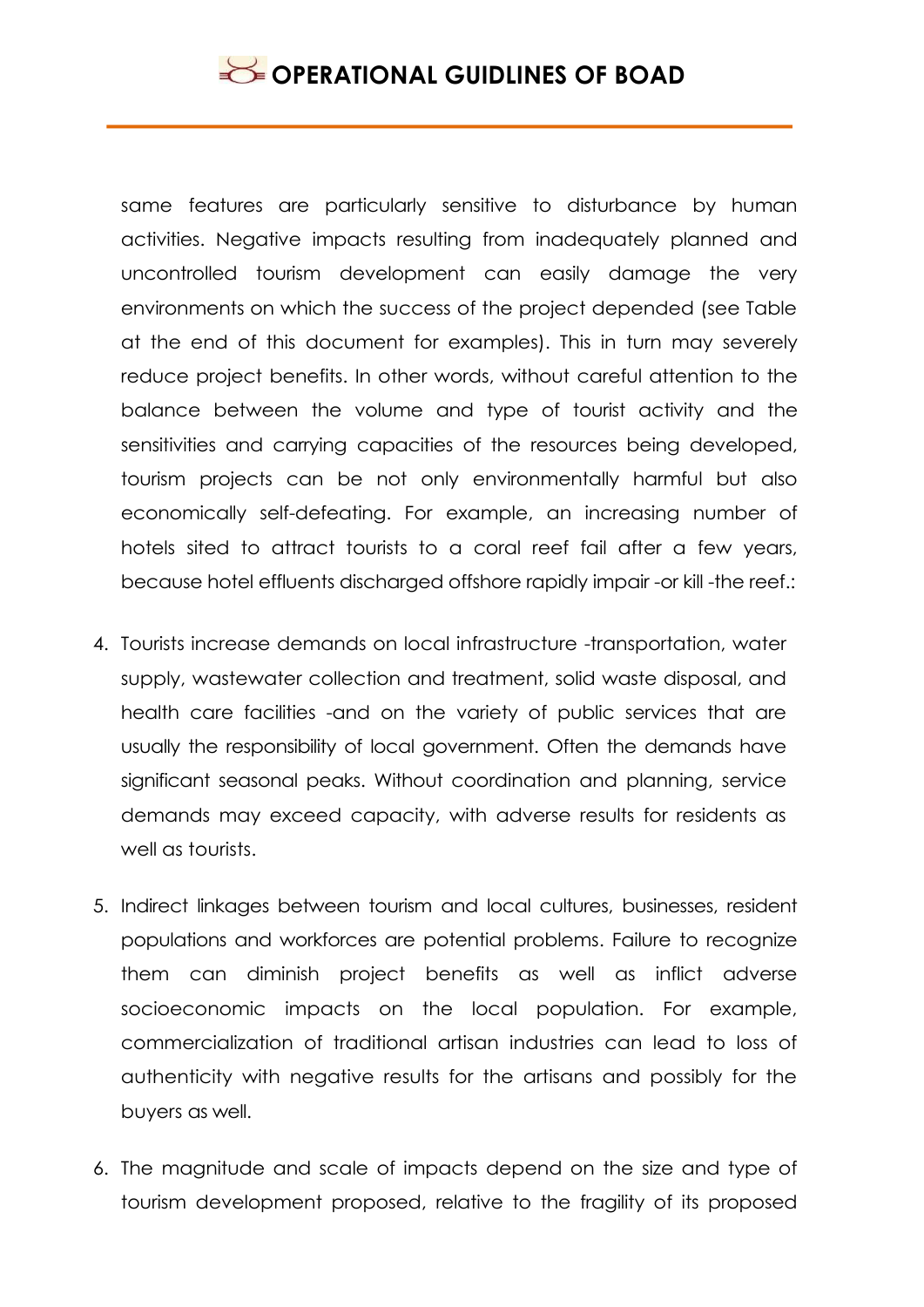environment. Recreational tourism involving a variety of sporting activities and a large hotel complex infrastructure has a greater potential to degrade fragile ecosystems than projects which attempt to attract tourists with scientific or educational interests such as birding, nature photography or archaeology.

7. On the positive side, "ecotourism" projects can combine conservation of natural and cultural sites with economic and recreational benefits. Success depends on informed site selection, sound design and operating guidelines which take into account the sensitivity and capacity of the resources which form the tourist attraction. Consequently, a major concern in planning other types of development and analyzing their impacts is to avoid foreclosing tourism development options by degrading resources especially wellsuited to it. Comprehensive environmental and land-use planning can identify options and alternatives over the long term and balance single and multiple use concepts. :

### **Special Issues**

8. Availability of clean water for drinking, provision of wastewater treatment consistent with the capacity of local water bodies to assimilate pollution load, and adequate facilities for solid waste disposal are critical issues for this sector. If these services are provided by local government or independent utilities, the project sponsor should demonstrate that detailed information on the tourism development has been furnished to those agencies and that they are prepared and able to meet the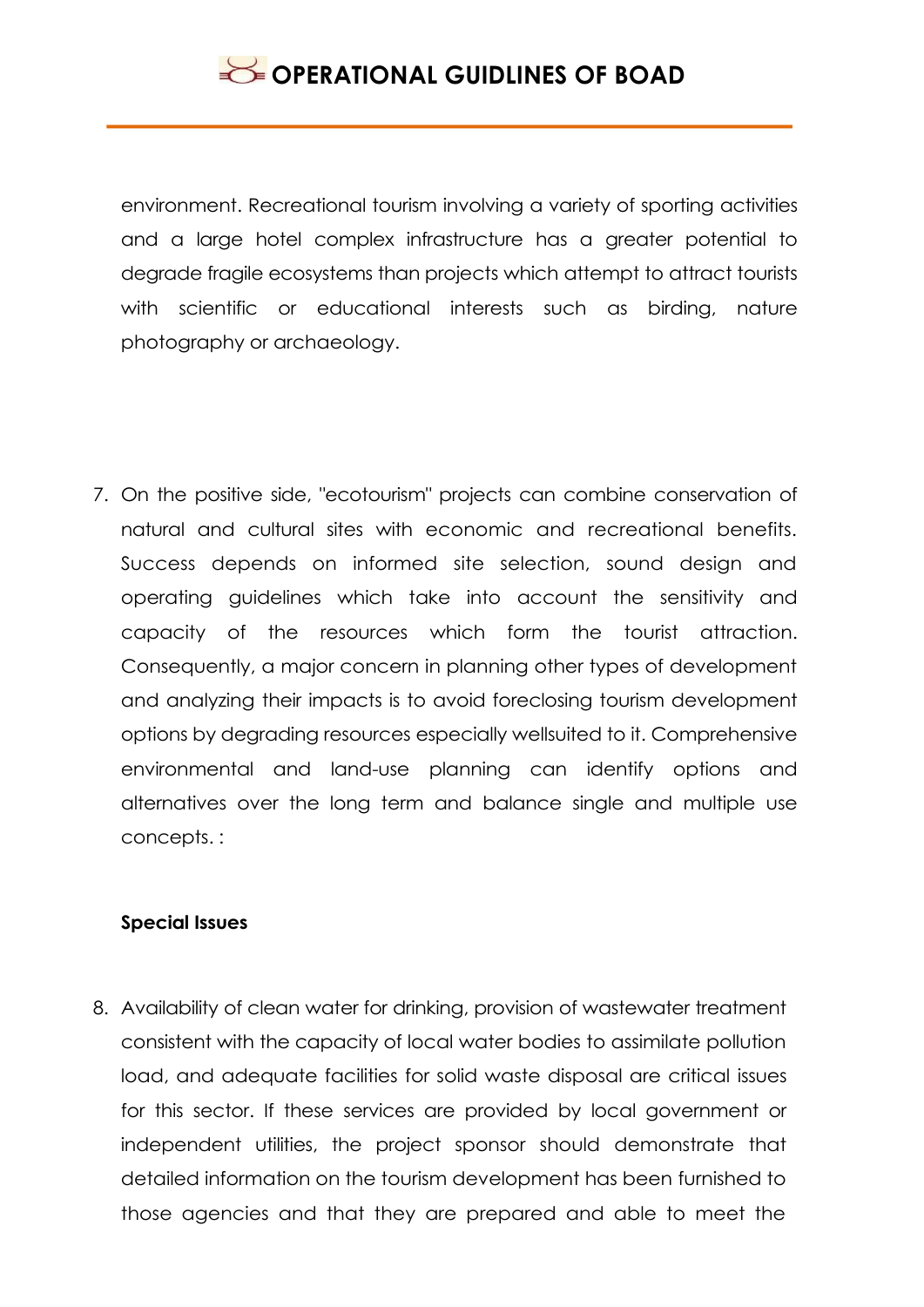project's needs. If the services are not available from local agencies, the plan for the project should show clearly how the developer proposes to provide them, and the impacts of the proposal should be considered in any EA or other environmental analysis. In either case, planners should recognize that tourists from industrial countries use more water and other resources and generate more waste per capita than do residents of developing countries.

9. Coastal zones are among the most attractive areas to tourists. Consequently, tourism constitutes an additional development pressure in areas already heavily used for ports and harbors, commercial fisheries and shell fisheries, and urban expansion. Too, the tendency for developers to seek out new, "unspoiled" sites, away from already congested beaches and towns, contributes to the trend toward urbanization of entire coastlines . The influx of seasonal populations has a significant impact on marine shores. 10 . Most of the islands where the environment is generally sensitive are extremely vulnerable to pressures from their development, especially if it is a tourist development. They often harbor a fauna and flora very specific that may be endangered by alien species that the proposed development can bring . The island populations usually consist of indigenous peoples who have a culture of their own . Natural resources that contain these islands are often concentrated in defined areas that are of great interest , one can think of coral reefs, seagrasses , mangroves , tropical forests, waterfalls , the caves and the gorges geothermal areas. A tourism development project , however small it may change fishing and other subsistence economies that dominate the islands. These last ten years have shown that the environment of many islands has deteriorated due to increased sedimentation phenomena , charge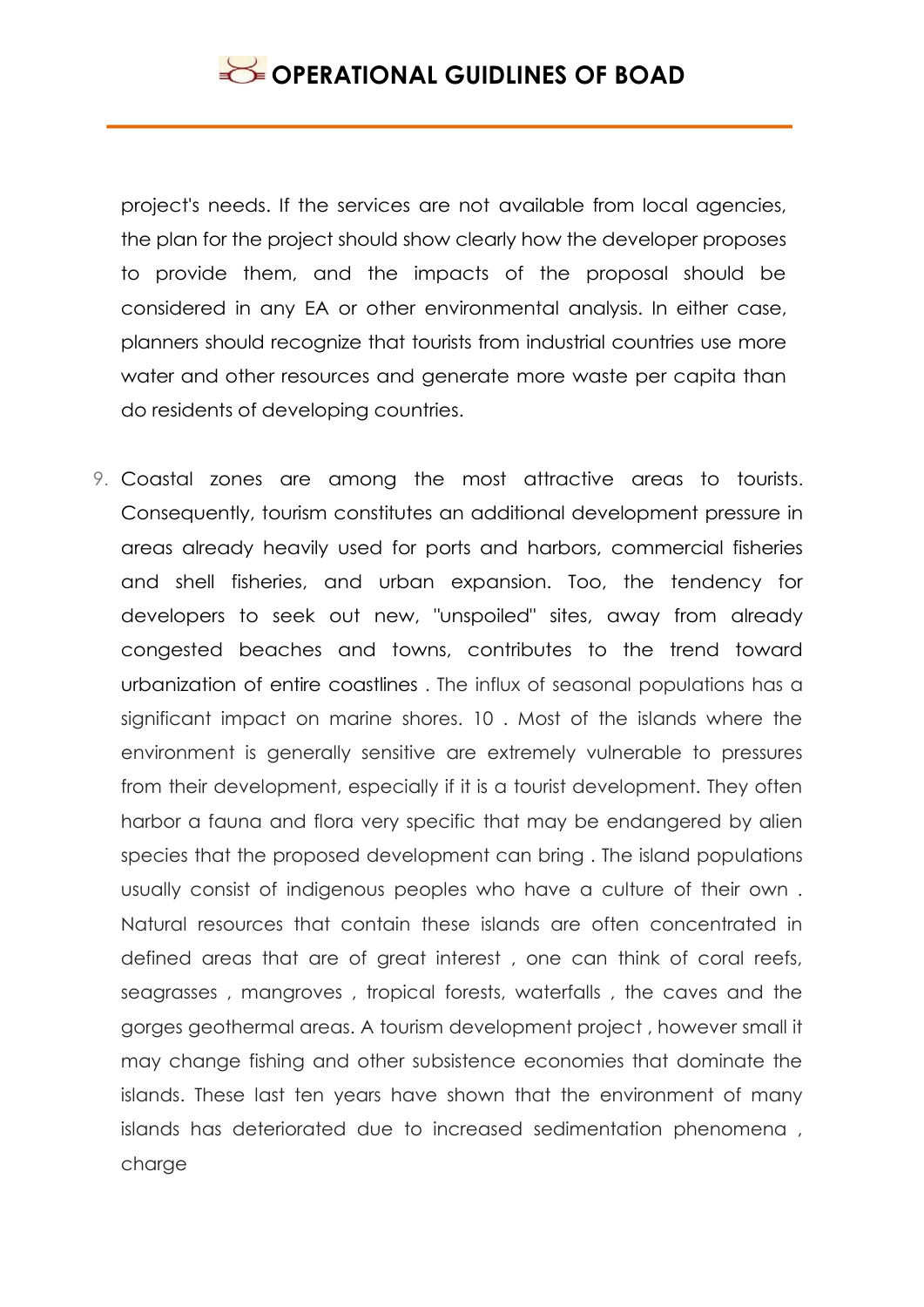## **SECTIONAL GUIDLINES OF BOAD**

10.Because of the seasonal nature of many tourist activities, demands at peak periods may exceed the capacities of local public services and physical infrastructure. Typical problems are traffic congestion and demands in excess of capacity of water supply, wastewater and solid waste disposal systems. Wildlife may be affected by large influxes of people at the critical times of migration, feeding, breeding or nesting.

.

11.Sociocultural considerations are particularly important in environmental assessment of tourism projects. Activities such as tours of archaeological sites may conflict with local religious beliefs. Hotel construction may cause displacement and involuntary resettlement. Induced development may occur at the fringes of tourist areas. The influx of large numbers of foreigners (tourists or migrant workers) into a local culture and the likely clash of contrasting life styles that result, can have serious impacts on local cultures. There is also the risk of exploitation of indigenous cultures, music and folklore.

The visual as well as the physical impact of accommodations and other structures that will be built to serve tourists should be considered. Ease of construction and "efficient" design should be tempered by considerations for harmony with the surrounding natural environment and sociocultural context. The impact of tourism infrastructure on resources valued for their aesthetics (e.g., waterfalls, gorges) view should be specifically addressed. Also, tariffs for water, sewerage, and other services may be necessary to avoid burdening local users unfairly.

12.Assessments of tourism projects should include analysis of the projected distribution of costs and benefits. Whereas the benefits of tourism may be assumed to accrue to local residents, residents are likely to incur more of the costs and may enjoy less of the benefits than visitors, immigrant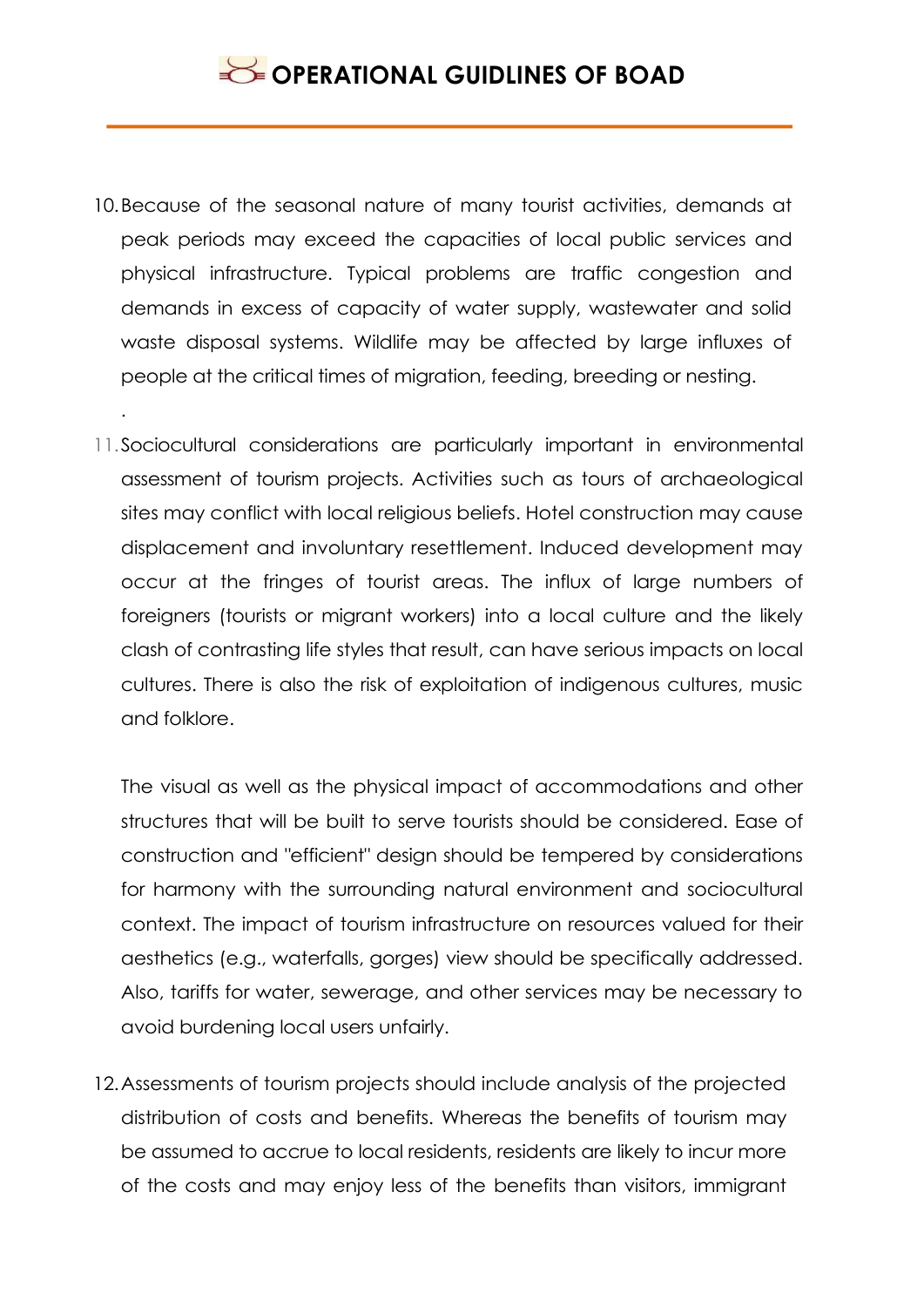

workers or commercial

13.intermediaries. For example, if high-quality employment opportunities are expected to result, how many jobs will be made available to local residents and for how long, especially if training is required to qualify them for the work? National or regional laws and regulations concerning expatriate employment will provide a base for evaluation of probable impacts. :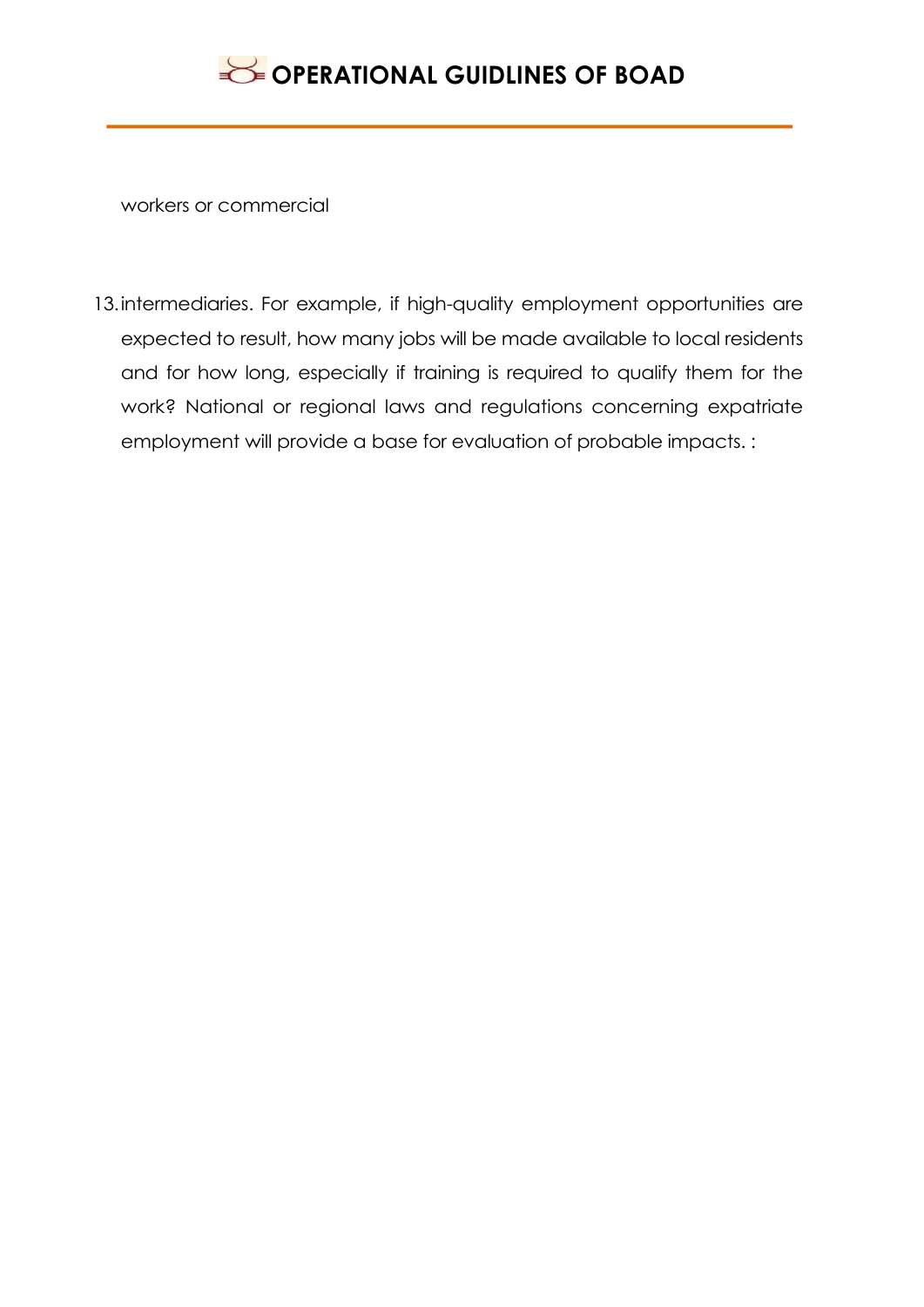### **Project Alternatives**

- 14.Environmental assessment incorporates the concept of alternatives to the proposed project or to the ways of executing it. During project planning, alternatives should be identified and described in ecological technical, economic and social terms for decision makers. Special impacts associated with each alternative, suitability under local conditions, and institutional, training and environmental monitoring requirements will be identified and compared to the resources available
- 15.A number of plans and strategies may be required to implement a sound tourism project. At minimum, a land-use management plan and a pollution control plan would enable environmental objectives to be incorporated early into the development process. Integrated planning is particularly desirable for tourism proj ects.:

### **Scale of Development**

16.Alternatives may address the overall scale of development appropriate for the region. At one end of the range is small-scale, low-impact tourism e.g., a wildlife refuge or field research station with low numbers of visitors (fewer than 100 at any time), offering forms of recreation such as hiking, nature photography and birding, and oriented toward education of the tourist. At the other end is large scale, high impact tourism, including major infrastructure development with all amenities, capacity for thousands of visitors, high density accommodations, and a wide range of recreation. Initial planning should consider scale and carrying capacity.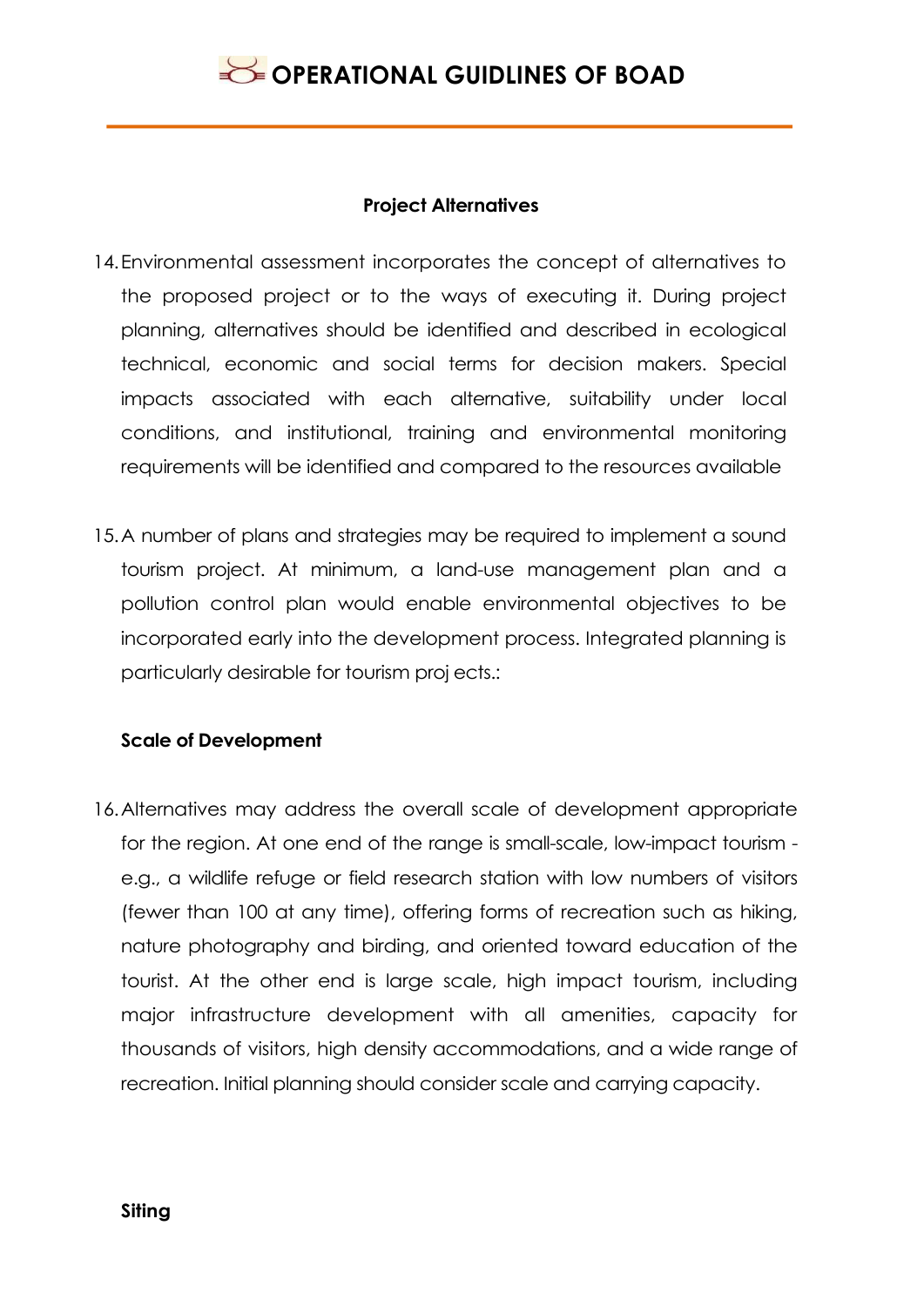17.Facility siting is a principal factor, not only for the process of the tourist development but for any attending adverse impacts, including population displacement and degradation or loss of natural and cultural resources. Frequently, unique habitats, natural hazards, beach or soil erosion, saltwater intrusion and other natural processes are not properly characterized, resulting in selection of unsuitable sites. Location should not be based on the "best looking" beach or most majestic scenic view but should be the result of a critical examination of alternative sites.

### **Management and Training**

- 18.Institutional support may be required to enable the tourism development project to succeed. Investments may need to consider public expenditures for infrastructure and commitments of staff and equipment beyond the means of local institutions to respond and manage the new development. If the country, region or locale has had a significant influx of tourism in the past there may be a small level of added support required to focus better on the environmental aspects of the project. Underdeveloped or undeveloped areas may require management and training in the management for the local natural resources staff (e.g., parks, fisheries, forestry officials), roads and sewer authorities, local pollution control authorities and environmental protection agencies, and even the institution responsible for tourism. The local labor force may need training in order to compete for jobs generated by the project and thus to participate fully in its benefits.
- 19.Frequently, legislative actions involving wildlife protection; national trusts such as parks, historic buildings, and archeological sites; accommodation of land, sea and water rights of indigenous peoples; and general environmental management of sensitive habitats are needed. Tourism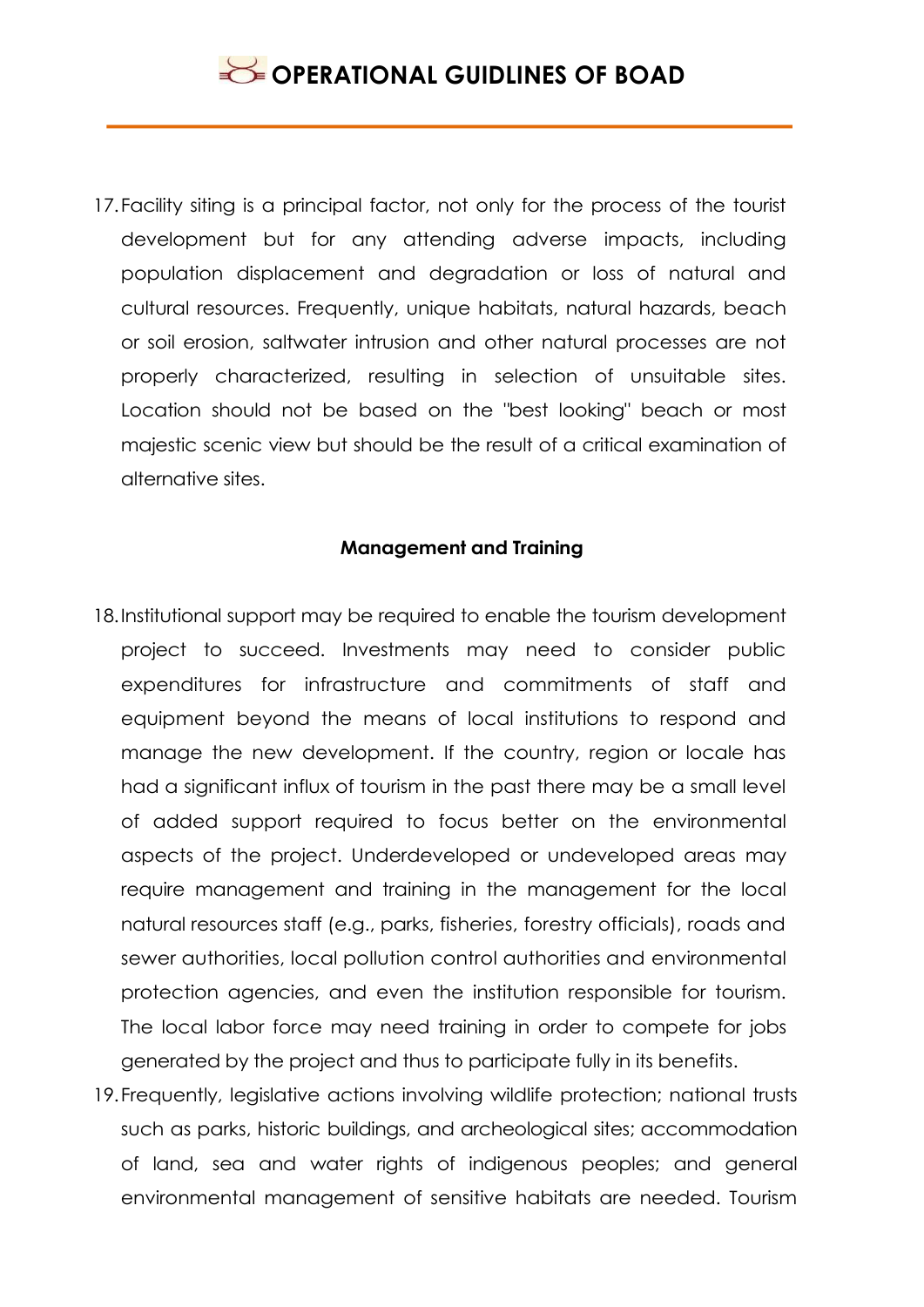

development requires coordinated management between agencies responsible for tourism, parks and reserves, and pollution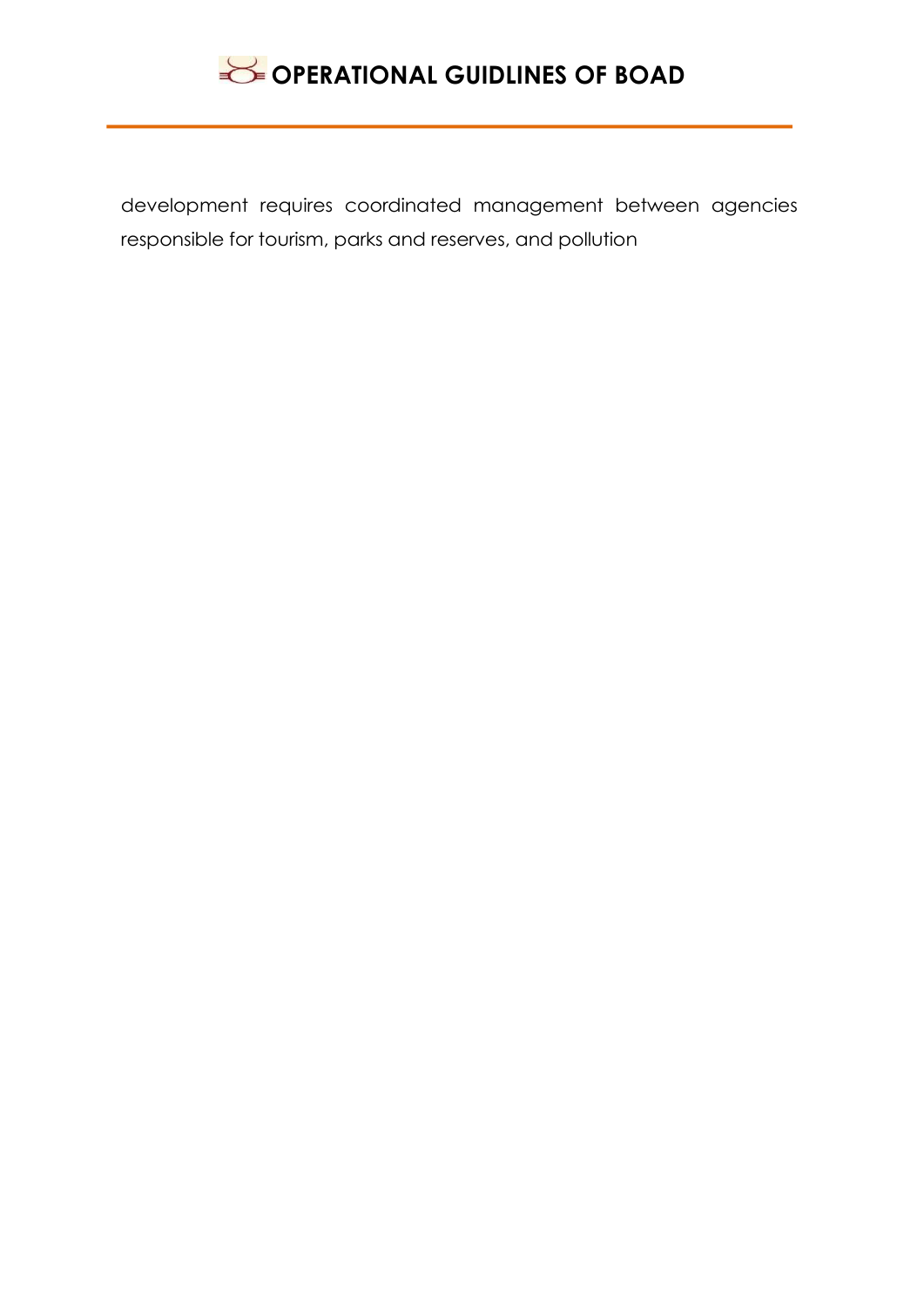control in order to avoid the deterioration of environmental resources. Management training, legal assistance, and organizational restructuring may be required: (a) to establish, monitor and enforce environmental legislation and standards; (b) to investigate, plan, and monitor potential adverse effects of pollution; (c) to mitigate and control such pollution or other adverse impacts resulting from tourism; (d) to provide assistance to nongovernmental organizations and others working to prevent deterioration of natural and cultural resources in a proposed development area; and (e) to assess social effects on local communities and reduce or plan human re settlement.

Monitoring plans should include baseline data and periodic review of objectives to determine if plans are being realized. Typical profiles can be developed for protected and ecologically sensitive areas such as beaches, wetlands, reefs; water quality and sediment loading in all water bodies; erosion and sedimentation impacts associated with infrastructure development such as roads, ports, harbors, marinas, hotels, shopping centers and the like; impacts associated with recreational activities such as reef diving, spear fishing, use of all-terrain vehicles, and access to areas previously denied; degree of staging/phasing of development and any observed impacts; demands on transportation and other infrastructure such as water supply, wastewater treatment and solid waste disposal capacity, and the observed system responses; effects on local and regional society and economy.

.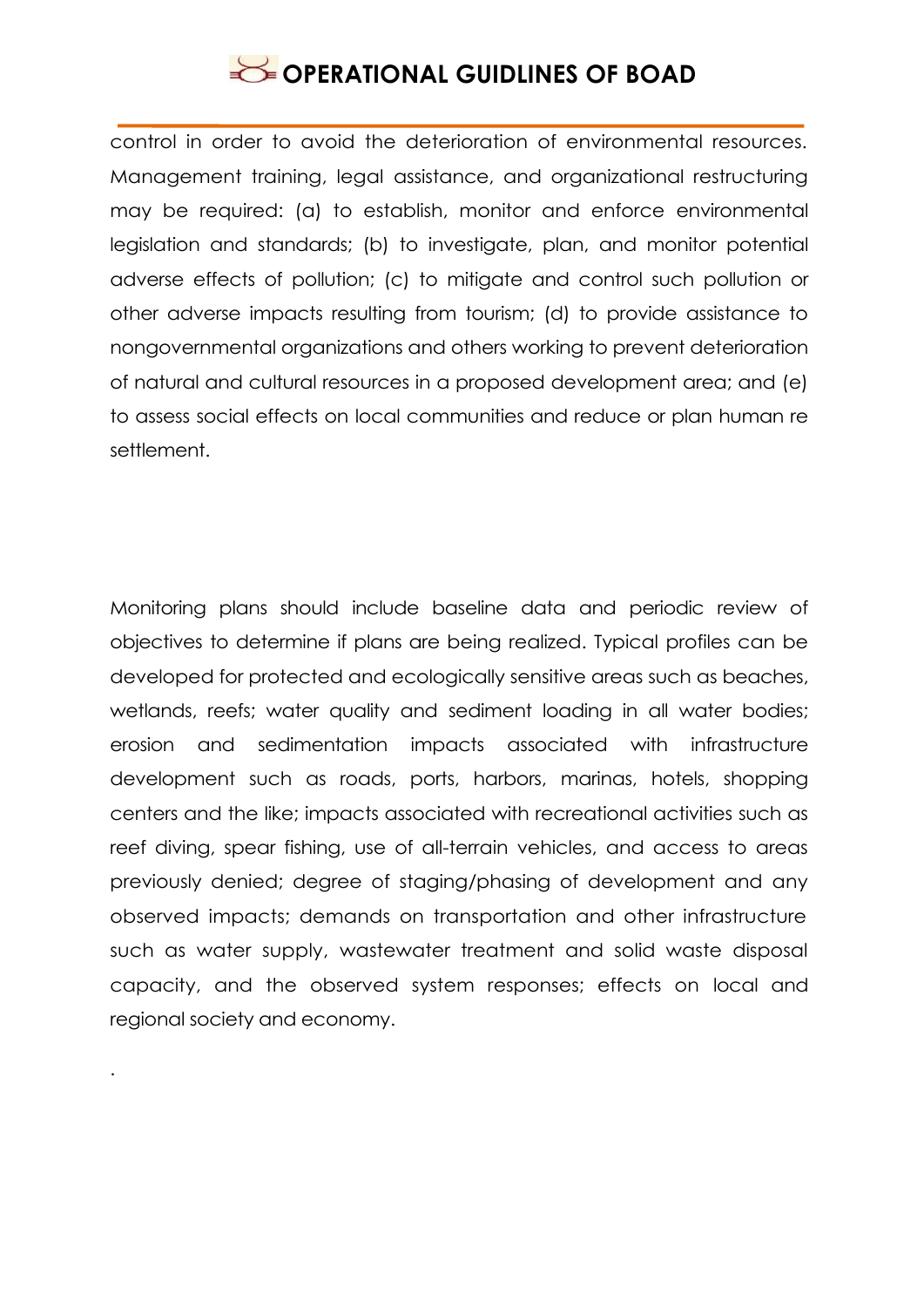### **Tableau 9.7 Développement touristique**

| <b>Negative potential Impact</b>                                                                                                                                                                                                                    | <b>Mitigation measures</b>                                                                                                                                                                                                                                                                                                                                                                                        |
|-----------------------------------------------------------------------------------------------------------------------------------------------------------------------------------------------------------------------------------------------------|-------------------------------------------------------------------------------------------------------------------------------------------------------------------------------------------------------------------------------------------------------------------------------------------------------------------------------------------------------------------------------------------------------------------|
| <b>Direct impact</b>                                                                                                                                                                                                                                |                                                                                                                                                                                                                                                                                                                                                                                                                   |
| 1.<br>Ι.<br>Extraction of beach sand used for construction.<br>Destruction of coral exploited for aggregates for<br>construction materials.                                                                                                         | • Exercise oversight over the contractor responsible for<br>1.<br>the<br>work.<br>• Submit plans that are in compliance with municipal<br>ordinances concerning the operation of beach sand.                                                                                                                                                                                                                      |
| Loss of wetlands, forests and other single or sensitive<br>2.<br>habitat, cultural, historical and archaeological valuable<br>sites.                                                                                                                | • regions where it provides for construction should be<br>$\overline{2}$ .<br>subject to regulation which takes into account their<br>socio-economic<br>natural<br>conditions.<br>and<br>• Develop an inventory of resources for construction.                                                                                                                                                                    |
| Erosion caused by improper clearing and the creation of<br>$\mathcal{S}_{\cdot}$<br>infrastructure such as road construction or marinas.                                                                                                            | to fight<br>$\mathcal{E}$ .<br>Develop<br>plans<br>against<br>erosion<br>and<br>sedimentation.                                                                                                                                                                                                                                                                                                                    |
| Decline of "free" natural clearance process<br>and<br>4.<br>degradation of air, water and land resources.                                                                                                                                           | • There should determine the capacity of that tourist<br>4.<br>target populations are maintained without thereby<br>overloading existing infrastructure or overstretching<br>resources                                                                                                                                                                                                                            |
| • Water pollution resulting from inadequate sewerage<br>5.<br>inadequate<br>collection.<br>garbage<br>system<br><b>or</b><br>at<br>waste<br>disposal<br>of<br>sea<br>households<br>from<br>sewage<br>marinas<br>infiltration<br>groundwater<br>into | • Consider the use of municipal or regional collection<br>5.<br>systems and waste disposal and construction of a<br>wastewater treatment station on site.<br>• Liquid waste should not be dumped on the beaches,<br>coral reefs or in sensitive habitats.<br>• Ensure that municipalities are able to monitor and<br>enforce the regulations on pollution<br>• Ensure that municipalities are able to monitor and |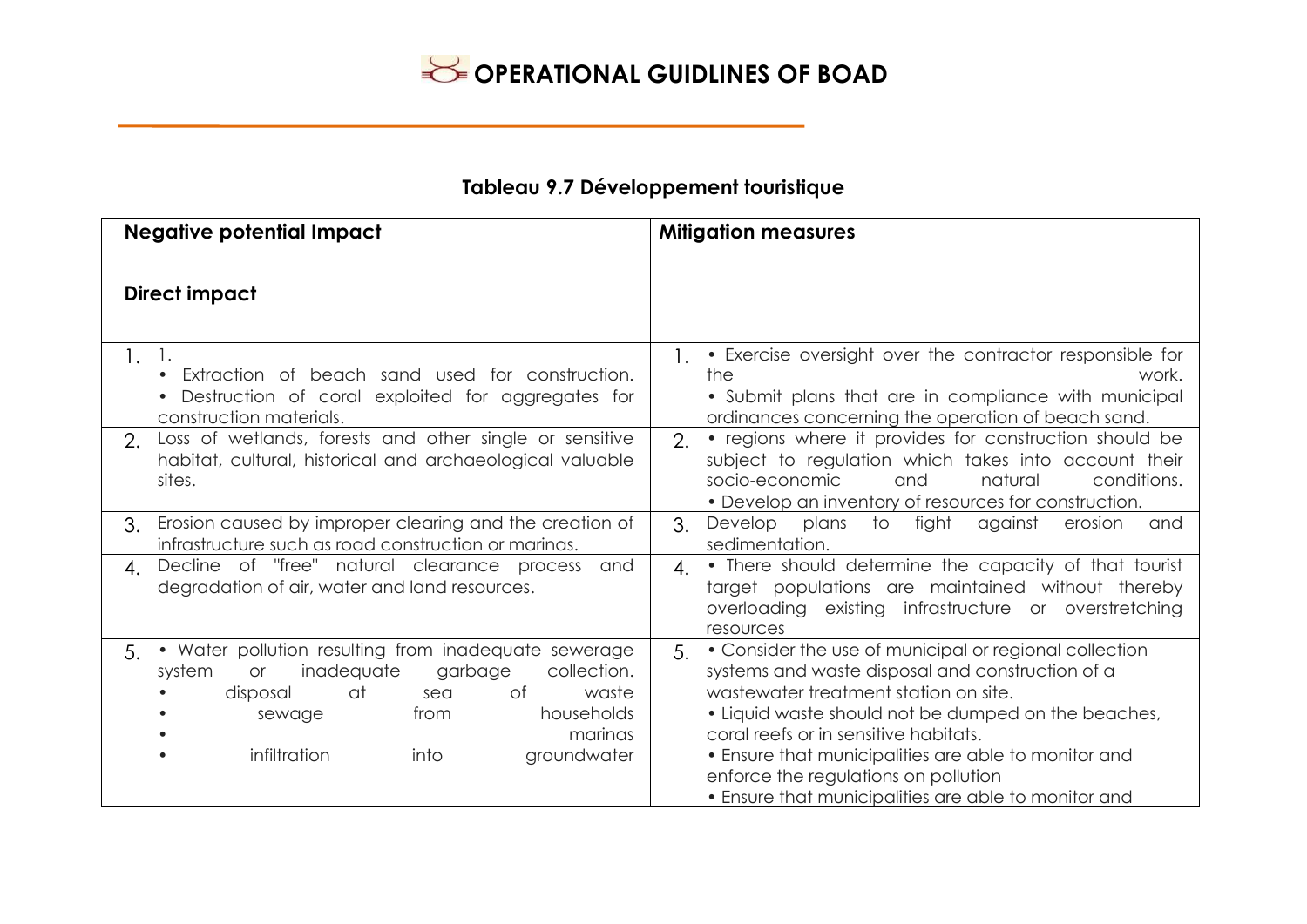| marinas                                                                                                                                                                                                    | enforce the regulations on pollution                                                                                                                                                                                                                                                                                                     |
|------------------------------------------------------------------------------------------------------------------------------------------------------------------------------------------------------------|------------------------------------------------------------------------------------------------------------------------------------------------------------------------------------------------------------------------------------------------------------------------------------------------------------------------------------------|
| • infiltration into groundwater                                                                                                                                                                            |                                                                                                                                                                                                                                                                                                                                          |
|                                                                                                                                                                                                            |                                                                                                                                                                                                                                                                                                                                          |
| the<br><b>Difficulties</b><br>of<br>being<br>access<br>source:<br>congestion<br>pollution<br>localized<br>low-level<br>air<br>and<br>• population density is too high in relation to services<br>available | Establish an integrated management to reduce traffic,<br>$7_{\scriptscriptstyle{\circ}}$<br>the phenomenon of crowds, to reduce noise.<br>noise                                                                                                                                                                                          |
| Infringement of the nesting sea turtles (special case)<br>8.                                                                                                                                               | 8.<br>• Apply beach monitoring to ensure the protection of<br>turtles<br>define<br>and<br>sea<br>ranges<br>• Protect the area extending from the dune to the sea:<br>regulation of any building and any development<br>• Restrict night activities during periods of spawning and<br>incubation on the beaches that welcome the turtles. |
| Movement of human populations.<br>9.                                                                                                                                                                       | 9.                                                                                                                                                                                                                                                                                                                                       |
|                                                                                                                                                                                                            | conceive and implement a<br>program<br>$\overline{O}$<br>compensations and reinstalment                                                                                                                                                                                                                                                  |

### **Direct impacts**

| <b>Negative potential impacts</b>                                               | <b>Mitigation measures</b>                                                                                                                                                                                                                                  |
|---------------------------------------------------------------------------------|-------------------------------------------------------------------------------------------------------------------------------------------------------------------------------------------------------------------------------------------------------------|
| Conflicting use of resources, especially fisheries and<br>agricultural products | • Develop tourism development plans under the<br>national, regional and local socio-economic<br>development in order to integrate the new objectives in<br>development strategies both.<br>• Determine the most suitable places for tourism<br>development. |